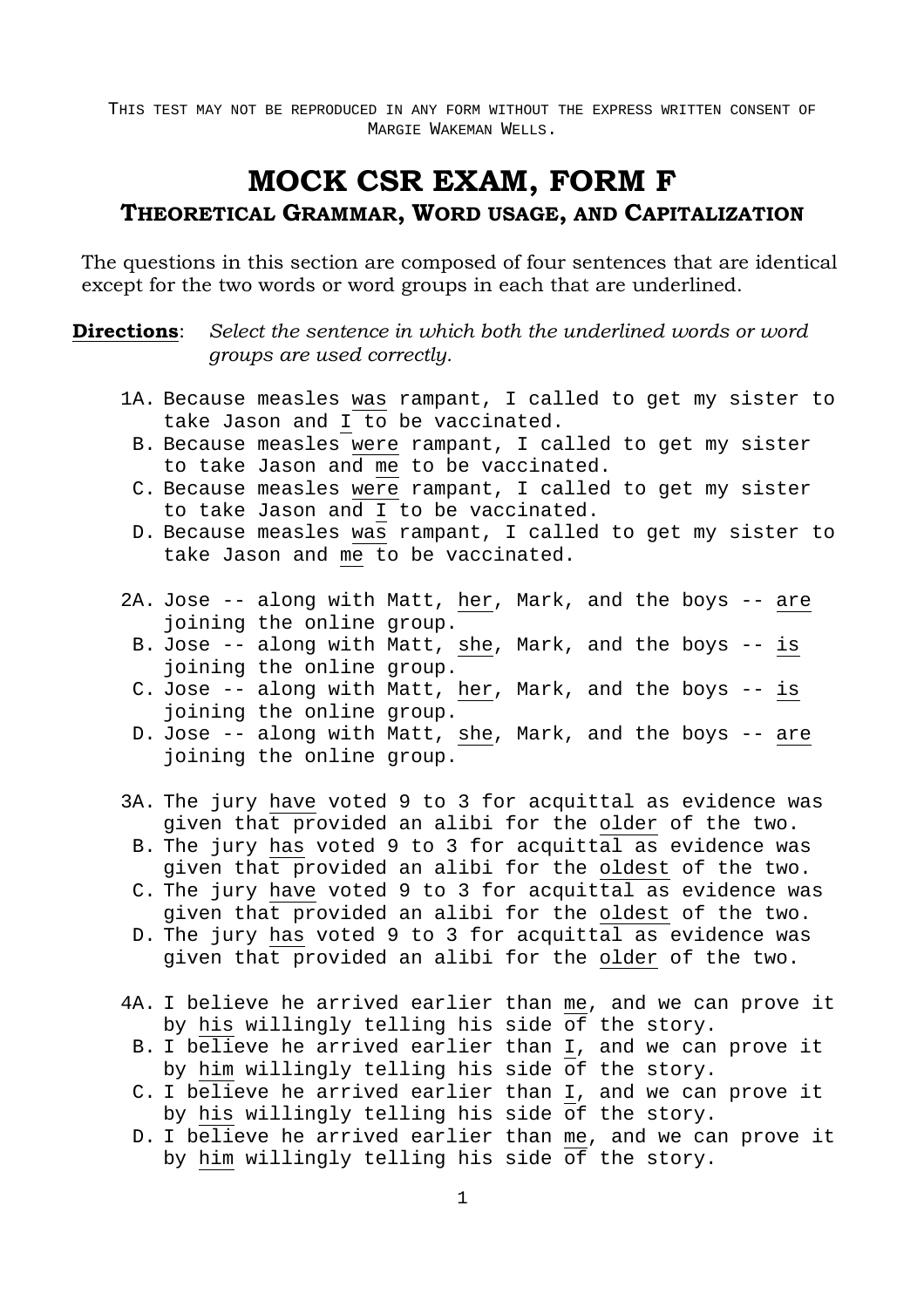- 5A. Every teacher and parent is going to rest easier now that the new tracking system is in place.
- B. Every teacher and parent is going to rest more easily now that the new tracking system is in place.
- C. Every teacher and parent are going to rest more easily now that the new tracking system is in place.
- D. Every teacher and parent are going to rest easier now that the new tracking system is in place.
- 6A. I went to the Hollis' house to see whether they could help with the moving.
	- B. I went to the Hollis' house to see if they could help with the moving.
	- C. I went to the Hollises' house to see whether they could help with the moving.
	- D. I went to the Hollises' house to see if they could help with the moving.
- 7A. Between you and me, I don't think she knows so much as she thinks she knows.
	- B. Between you and I, I don't think she knows so much as she thinks she knows.
	- C. Between you and I, I don't think she knows as much as she thinks she knows.
	- D. Between you and me, I don't think she knows as much as she thinks she knows.
- 8A. Either the salesmen or the supervisor are authorized to give the discount to whomever is thought to be eligible.
	- B. Either the salesmen or the supervisor are authorized to give the discount to whoever is thought to be eligible.
	- C. Either the salesmen or the supervisor is authorized to give the discount to whomever is thought to be eligible.
	- D. Either the salesmen or the supervisor is authorized to give the discount to whoever is thought to be eligible.
- 9A. It is Roger, not Melissa or Joe, whom I think most deserve the award.
	- B. It is Roger, not Melissa or Joe, who I think most deserve the award.
	- C. It is Roger, not Melissa or Joe, who I think most deserves the award.
	- D. It is Roger, not Melissa or Joe, whom I think most deserves the award.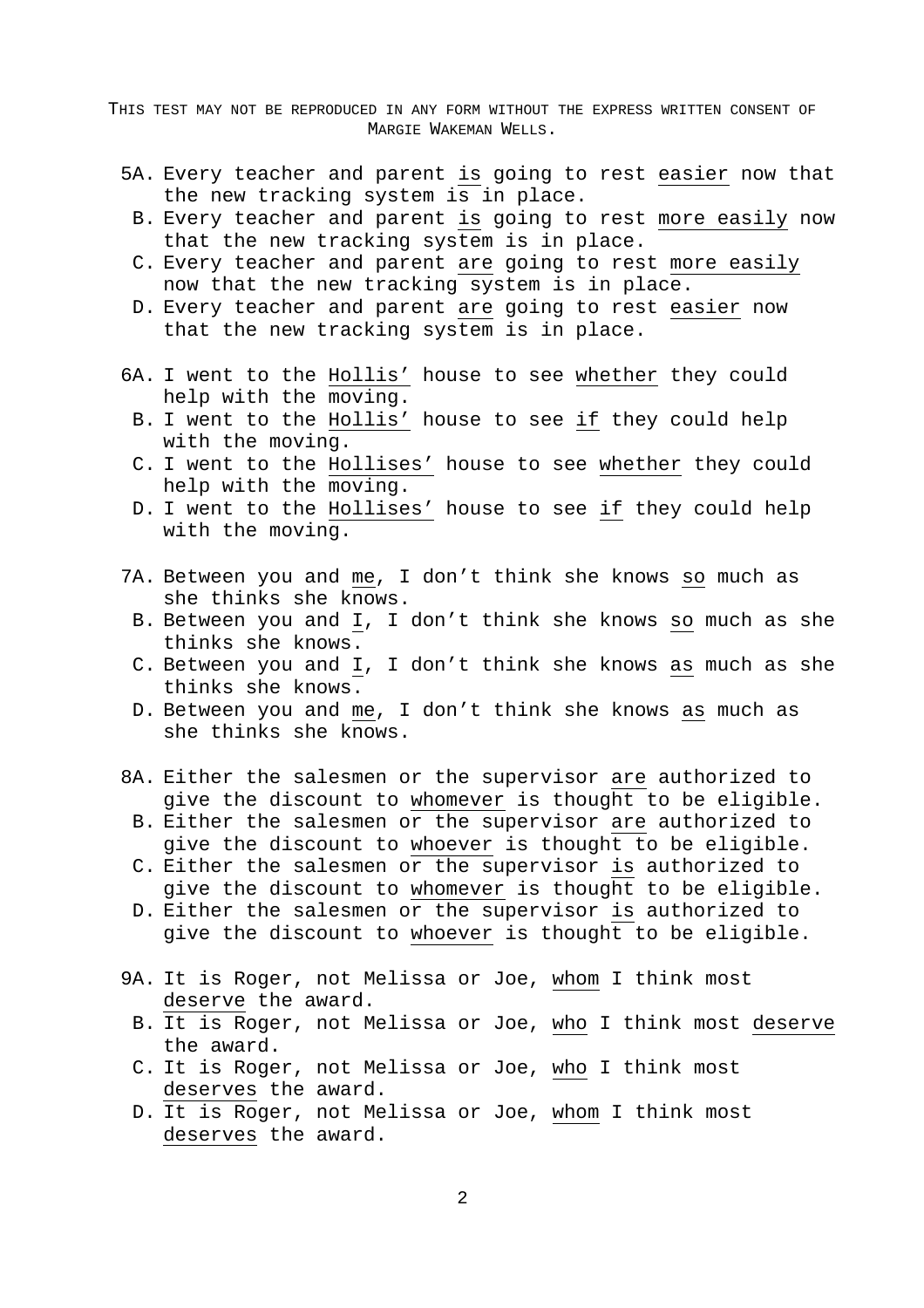- 10A. He demands she give an accounting as her brother did.
	- B. He demands she give an accounting  $\overline{like}$  her brother did.
	- C. He demands she gives an accounting like her brother did.
	- D. He demands she gives an accounting as her brother did.
- 11A. Tom Berg is one of the men involved in this scheme who most believe are guilty of fraud.
	- B. Tom Berg is one of the men involved in this scheme whom most believe are guilty of fraud.
	- C. Tom Berg is one of the men involved in this scheme whom most believe is guilty of fraud.
	- D. Tom Berg is one of the men involved in this scheme who most believe is guilty of fraud.
- 12A. There are less seats available now than at the time the tickets were bought for Lisa and I.
	- B. There are fewer seats available now than at the time the tickets were bought for Lisa and I.
	- C. There are less seats available now than at the time the tickets were bought for Lisa and me.
	- D. There are fewer seats available now than at the time the tickets were bought for Lisa and me.
- 13A. A number of incidents of burglary has occurred. He is a suspect, but his whereabouts is unknown.
	- B. A number of incidents of burglary has occurred. He is a suspect, but his whereabouts are unknown.
	- C. A number of incidents of burglary have occurred. He is a suspect, but his whereabouts are unknown.
	- D. A number of incidents of burglary have occurred. He is a suspect, but his whereabouts is unknown.
- 14A. I wish I had stayed there a little longer. Lying flat really helped my sore back.
	- B. I wish I would have stayed there a little longer. Lying flat really helped my sore back.
	- C. I wish I would have stayed there a little longer. Laying flat really helped my sore back.
	- D. I wish I had stayed there a little longer. Laying flat really helped my sore back.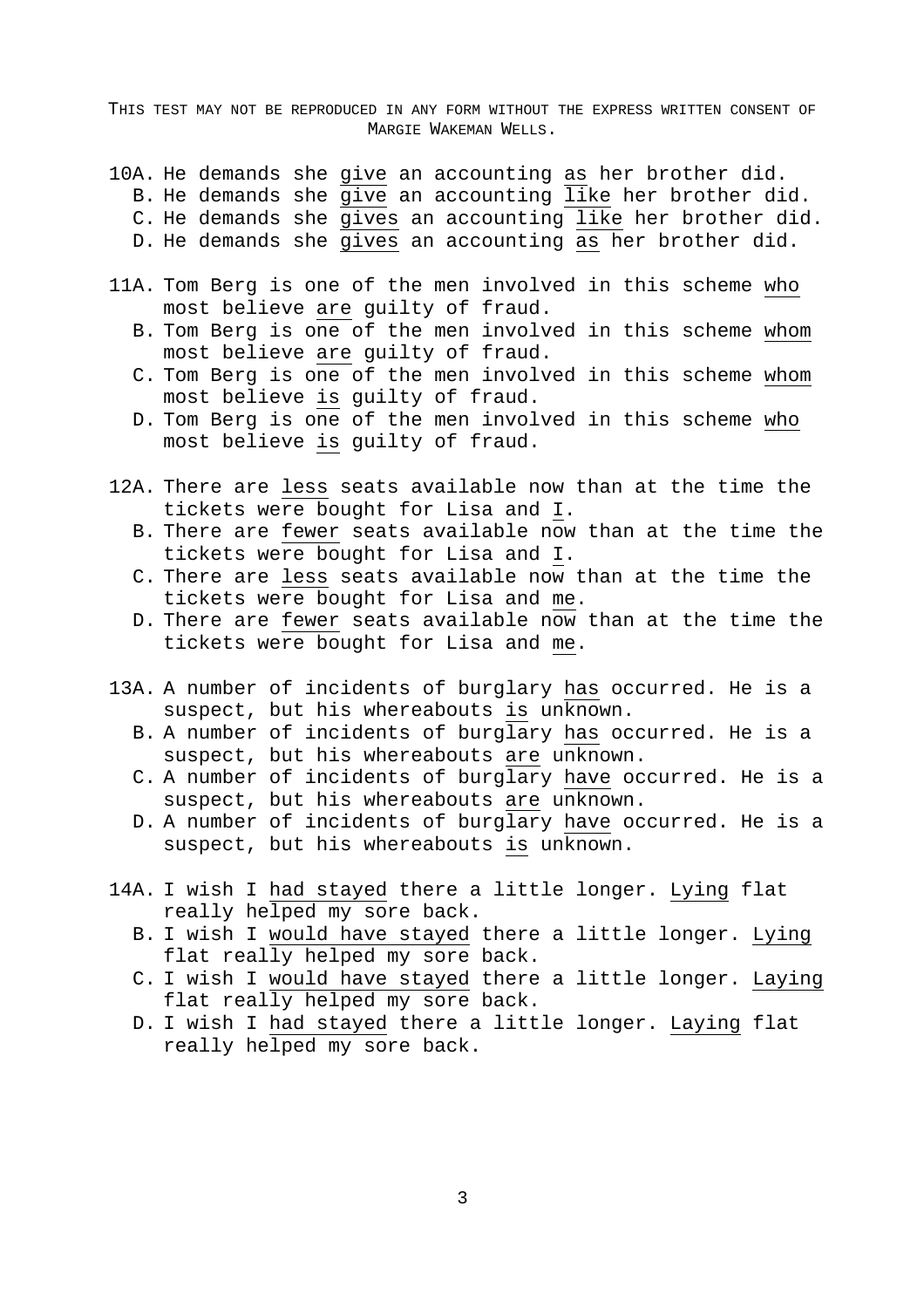- 15A. I am correct, aren't I, that she is the one who identified us boys as the ones who were there that night?
	- B. I am correct, aren't I, that she is the one who identified we boys as the ones who were there that night?
	- C. I am correct, am I not, that she is the one who identified we boys as the ones who were there that night?
	- D. I am correct, am I not, that she is the one who identified us boys as the ones who were there that night?
- 16A. Marianne, together with her sisters and brothers, have to know that \$10,000 are needed for this project.
	- B. Marianne, together with her sisters and brothers, has to know that \$10,000 is needed for this project.
	- C. Marianne, together with her sisters and brothers, have to know that \$10,000 is needed for this project.
	- D. Marianne, together with her sisters and brothers, has to know that \$10,000 are needed for this project.
- 17A. The councilmen, not Mr. Ross, has decided that most of the books in the library in that town are very outdated.
	- B. The councilmen, not Mr. Ross, have decided that most of the books in the library in that town are very outdated.
	- C. The councilmen, not Mr. Ross, have decided that most of the books in the library in that town is very outdated.
	- D. The councilmen, not Mr. Ross, has decided that most of the books in the library in that town is very outdated.
- 18A. It is you who have to decide whether 50 percent of the profit from sales are to be given to the local charity.
	- B. It is you who have to decide whether 50 percent of the profit from sales is to be given to the local charity.
	- C. It is you who has to decide whether 50 percent of the profit from sales is to be given to the local charity.
	- D. It is you who has to decide whether 50 percent of the profit from sales are to be given to the local charity.
- 19A. He was some improved last night, but it will be sometime before he is well.
	- B. He was some improved last night, but it will be some time before he is well.
	- C. He was somewhat improved last night, but it will be some time before he is well.
	- D. He was somewhat improved last night, but it will be sometime before he is well.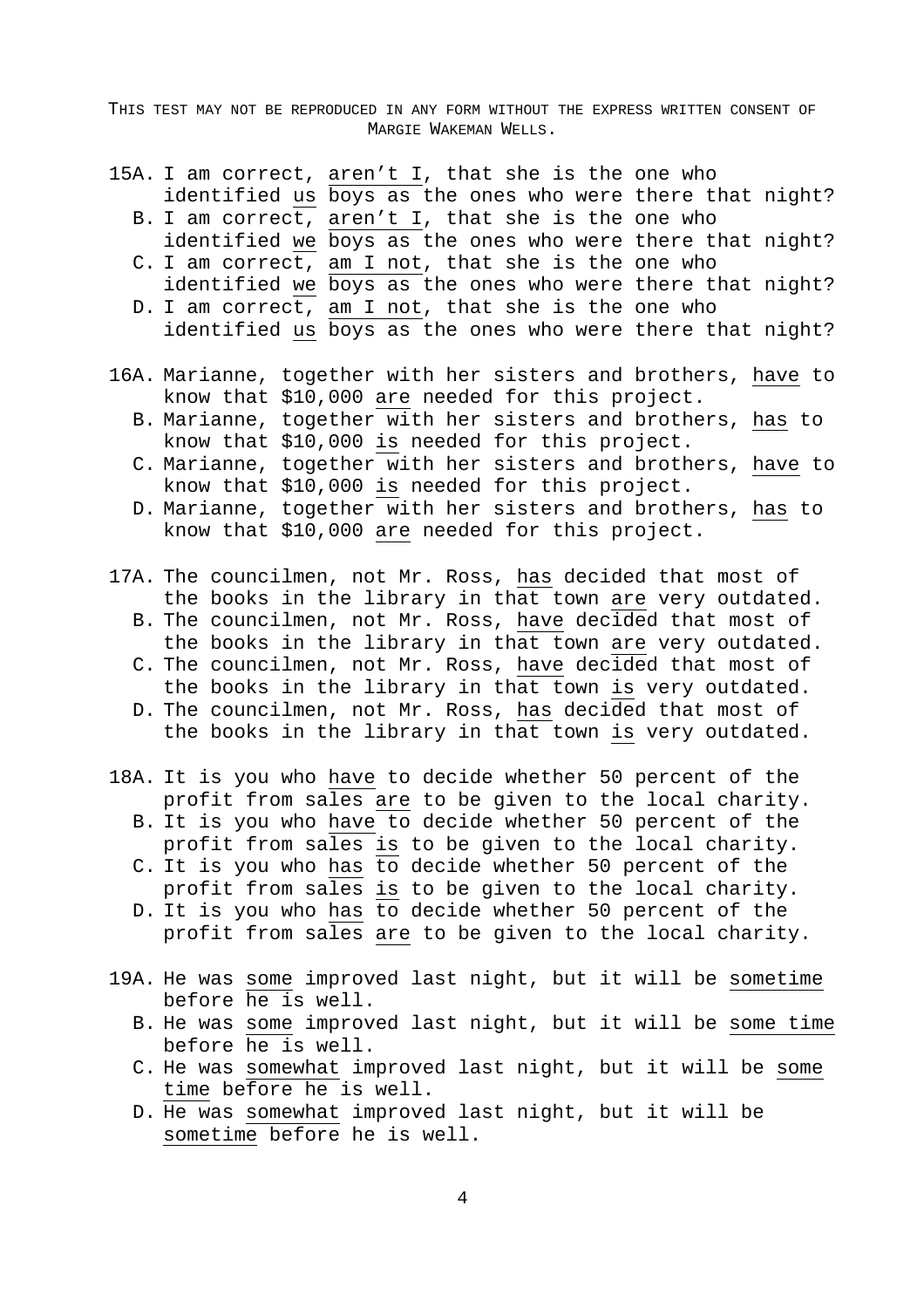- 20A. Chris and Penny both entered into the contract without all the facts.
	- B. Both Chris and Penny entered into the contract without all the facts.
	- C. Chris and Penny both entered in the contract without all the facts.
	- D. Both Chris and Penny entered in the contract without all the facts.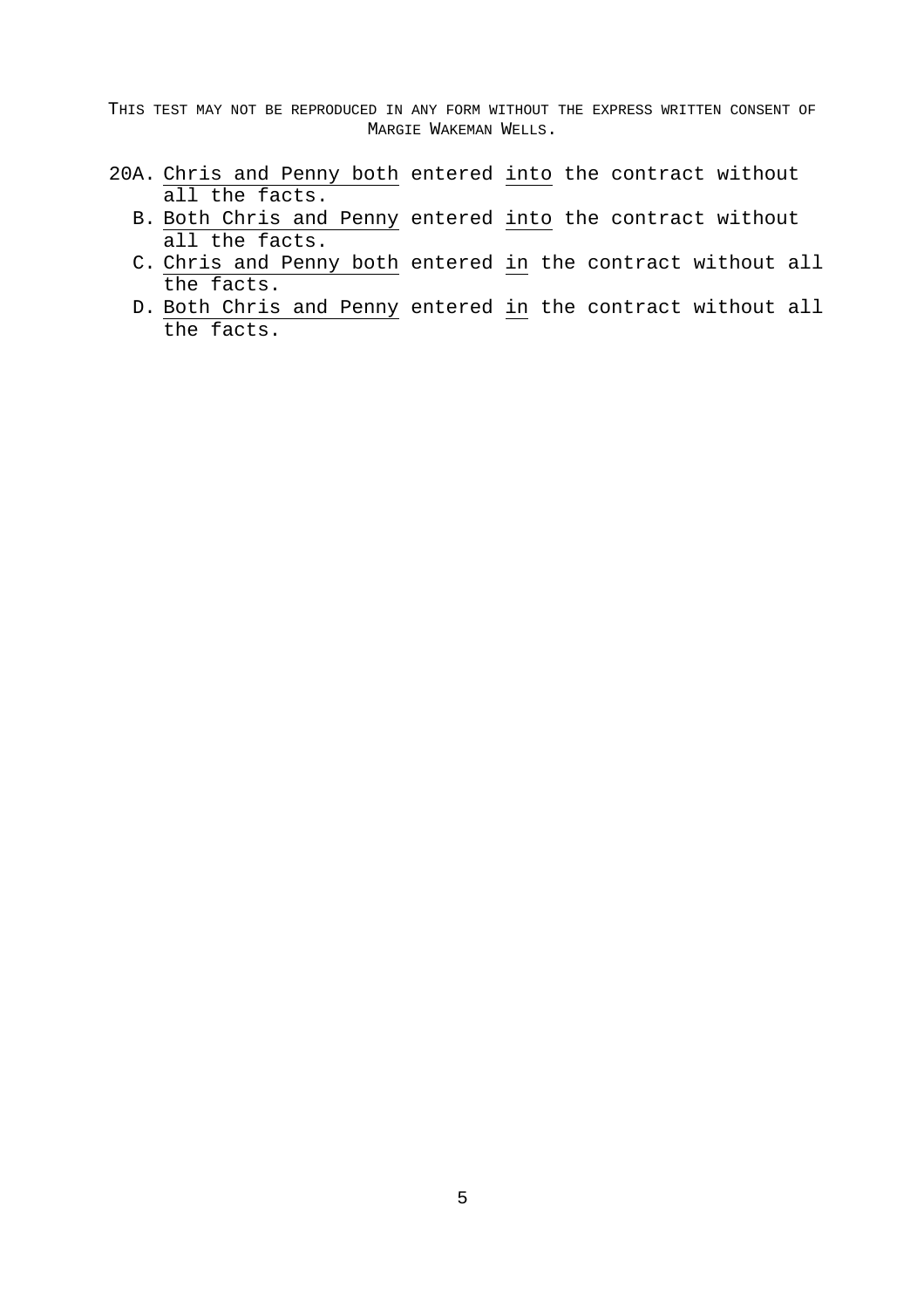## **PROOFREADING FOR PUNCTUATION, SPELLING, AND WORD USAGE**

This section consists of four-line cases. Each line in each case is a separate test item.

Read each case and determine whether each individual line in the case contains a punctuation error, a spelling error, a word usage error, or no error.

Capitalization, grammar, and hyphenation are not tested in this section.

**Directions**: *Select the option that designates the type of error*.

- A. Punctuation error: Commas, periods, question marks, quotes, dashes, apostrophes, semicolons, or colons that are used incorrectly, omitted, or misplaced.
- B. Spelling error: A word that is misspelled and forms no valid word. Example: *defendant* (correct) vs. *defendent* (incorrect).
- C. Word usage error: A word that is spelled correctly but used incorrectly. Example: principle/principal, affect/effect, flair/flare, rest/wrest, sometime/some time (limited to similar-sounding words).
- D. No error: The line contains no errors.

| 21 The effects of caffiene in my system are devastating.<br>22 __ Any hint of coffee after noon leaves me awake for<br>23 __ hours. I already have problems sleeping, without<br>24 adding something quaranteed to effect sleeplessness. |
|------------------------------------------------------------------------------------------------------------------------------------------------------------------------------------------------------------------------------------------|
| 25 __ Baring anything unforeseen, I think we will wrap<br>26 everything up by midnight. If all goes well we may<br>27 even be out of here earlier. What I do not want to<br>28 __ see, is any attempt to cut corners.                    |
| 29 The foreword indicates the statistics had been<br>30 __ gathered in a very scientific manner. Yet, it didn't<br>31 __ seem scientific at all. There were words like,<br>32___ "sort of" and "nearly." It seemed casual not formal.    |
| 33 Whow long are you staying," he asked me. I got the<br>34 __ impression that he had no intension for me to take<br>35 __ up residents there. Little did he know that I,                                                                |

36 \_\_\_ together with my wife, did not want to stay.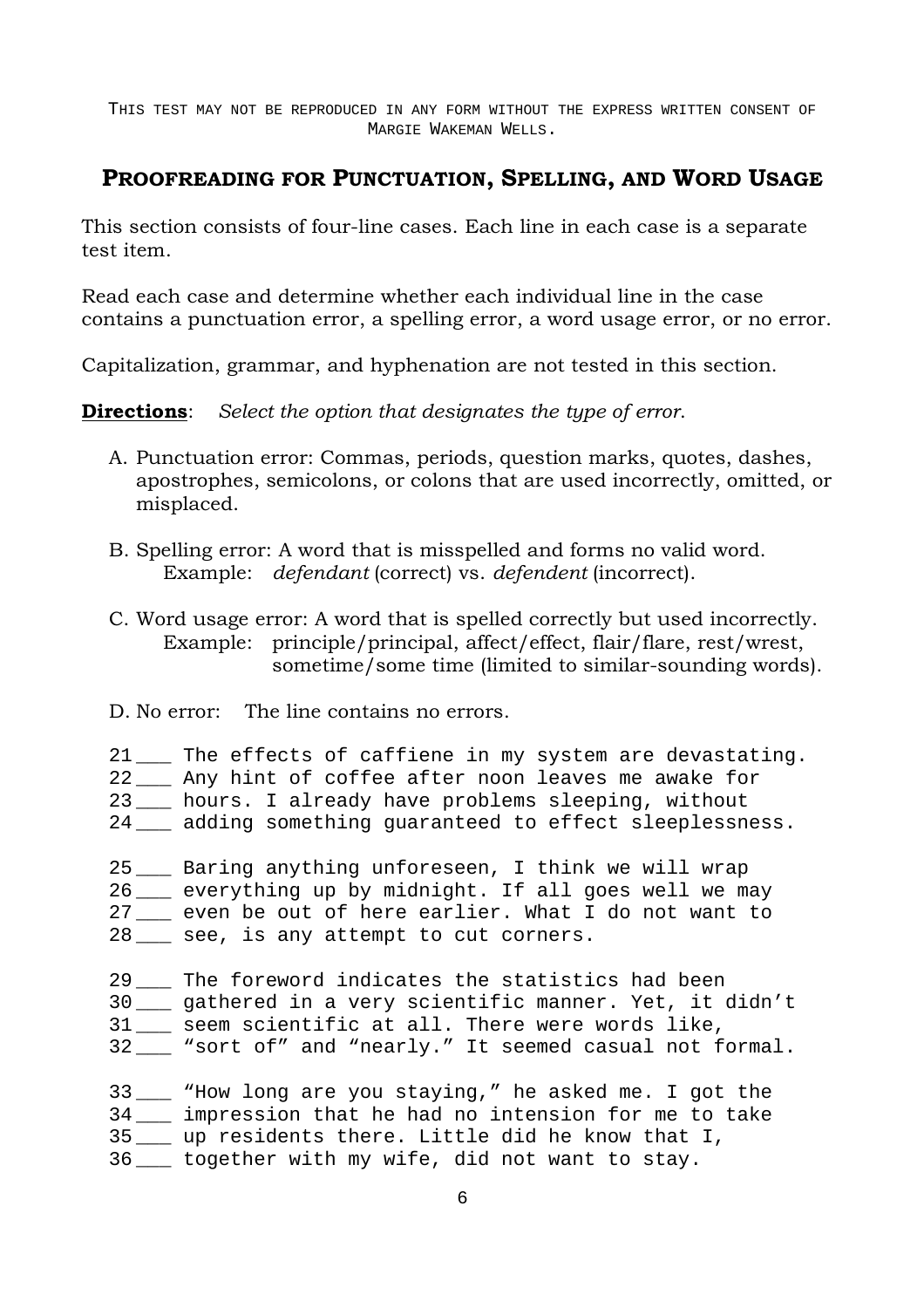|    | 37___ I knew it did not jibe with what I thought to be<br>38___ true. I decided to forego my afternoon off to<br>39 ___ persue an answer to the problem. There was a<br>40 ___ definite, well-layed-out protocol for this.                                  |
|----|-------------------------------------------------------------------------------------------------------------------------------------------------------------------------------------------------------------------------------------------------------------|
|    | 41 __ The office was abuzz with activity as we were expecting<br>42____ John Reynolds, the CEO; Michael Lawson, the CFO; and,<br>43___ Ashley Adams, the COO. We had expected them earlier<br>44 ___ but there was something that prevented there coming.   |
|    | 45___ The police arrived at the Ramirez' that night with<br>46 __ guns drawn. The report was that they were hiding an<br>47___ extremely dangerous individual. The raid resulted<br>48 in an arrest and later, a conviction.                                |
|    | 49 ___ The first witness claimed to possess firsthand<br>50 ___ information, saying, "I was 'conversating' with the<br>51 ___ defendant when he told me, 'What do you want<br>52___ when you get out of this place?'"                                       |
|    | 53 ___ I spoke with the surgeon about the possibility of the<br>54 ___ occurence of this in children so young. Her personal<br>55___ aid, Marianne Gray, sent me a brief brochure that<br>56 <u>explained</u> the process, and also called me that evening. |
|    | 57___ The list I had includes: rental cost, security<br>58 ___ features, and parking information. What I didn't know<br>59 ___ was who wore the mantel of responsibility for<br>60 __ the day-to-day maintenence of the facility.                           |
| 61 | For want of a better explanation, I accepted what he<br>62 told me, but having known other people in the same<br>63 ___ situation, was having difficulty discerning the truth.<br>64 __ It just seemed like a disasterous situation.                        |
|    | 65___ I had to help him with personal hygeine. It was clear,<br>66 ___ as I talked with him that he had had little training.<br>67___ He said to me, "Will you please help me?" There was no<br>68 __ way I was going to turn this little guy down.         |
|    | 69___ "Who helped you with that? Your dad?" I was asked.<br>70 ___ I replied that I had assistance from alot of people.<br>71 ___ There were many that stepped up to support us. It was<br>72___ really heartbraking, and I needed the support.             |

7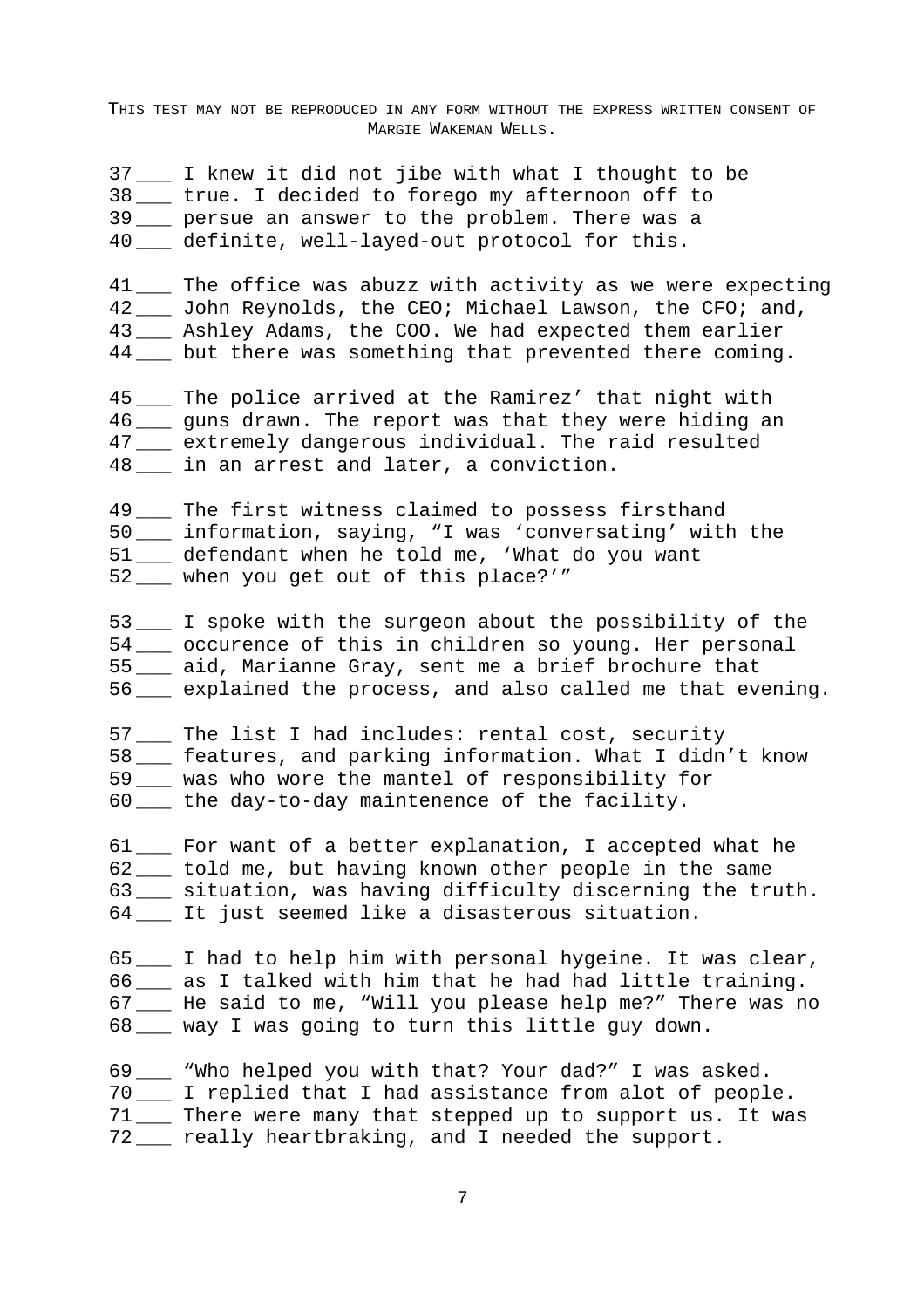73 \_\_\_ Jeremy Jones, whom I had known since he was a kid, came 74 over to console me, and my brother, sister, and aunt 75 \_\_\_ also were there. We had to try to find out the source 76 \_\_\_ of the counterfiet money that had been given to me.

77 \_\_\_ The tall lanky gentleman that came into the office was 78 \_\_\_ seamingly harmless; however, there was one thing in his 79 \_\_\_ demeanor that just didn't seem right, that he was so 80 \_\_\_ clueless about what he should have known.

#### **VOCABULARY**

### **Directions**: Choose the word or phrase that is closest in meaning to the word *in capital letters.*

81. DURESS A) weight B) display C) coercion D) strength 82. ENERVATED A) nervous B) exhausted C) refreshed D) touched 83. LIVID A) pale B) pink C) red D) bright

84. HALCYON A) turbulent B) shimmering C) exhausting D) calm 85. SOLICITUDE A) payment B) peacefulness C) concern D) piety 86. FLAUNT A) disregard B) parade C) gather D) ignore 87. MENDACIOUS A) learned B) lying C) esoteric D) sincere 88. ACRIMONIOUS A) bitter B) criminal C) tart D) wealthy 89. FASTIDIOUS A) edgy B) finicky C) thoughtful D) swift 90. SYCOPHANT A) flatterer B) soloist C) purist D) assistant 91. LEVIATHAN A) enormous B) funny C) light D) prophetic 92. RISIBLE A) tormenting B) laughable C) yeasty D) rippling 93. ODIOUS A) musical B) fashionable C) hateful D) smelly 94. NOISOME A) clamorous B) exciting C) nervous D) disgusting 95. BLATANT A) conspicuous B) sneaky C) hidden D) bright 96. VICARIOUS A) mixed B) licentious C) indirect D) vicious 97. SOPORIFIC A) wet B) diseased C) boring D) stimulating 98. PECUNIARY A) punishing B) financial C) rough D) adamant 99. OFFICIOUS A) important B) tired C) meddlesome D) bored 100. DEARTH A) average B) dryness C) scarcity D) amount

8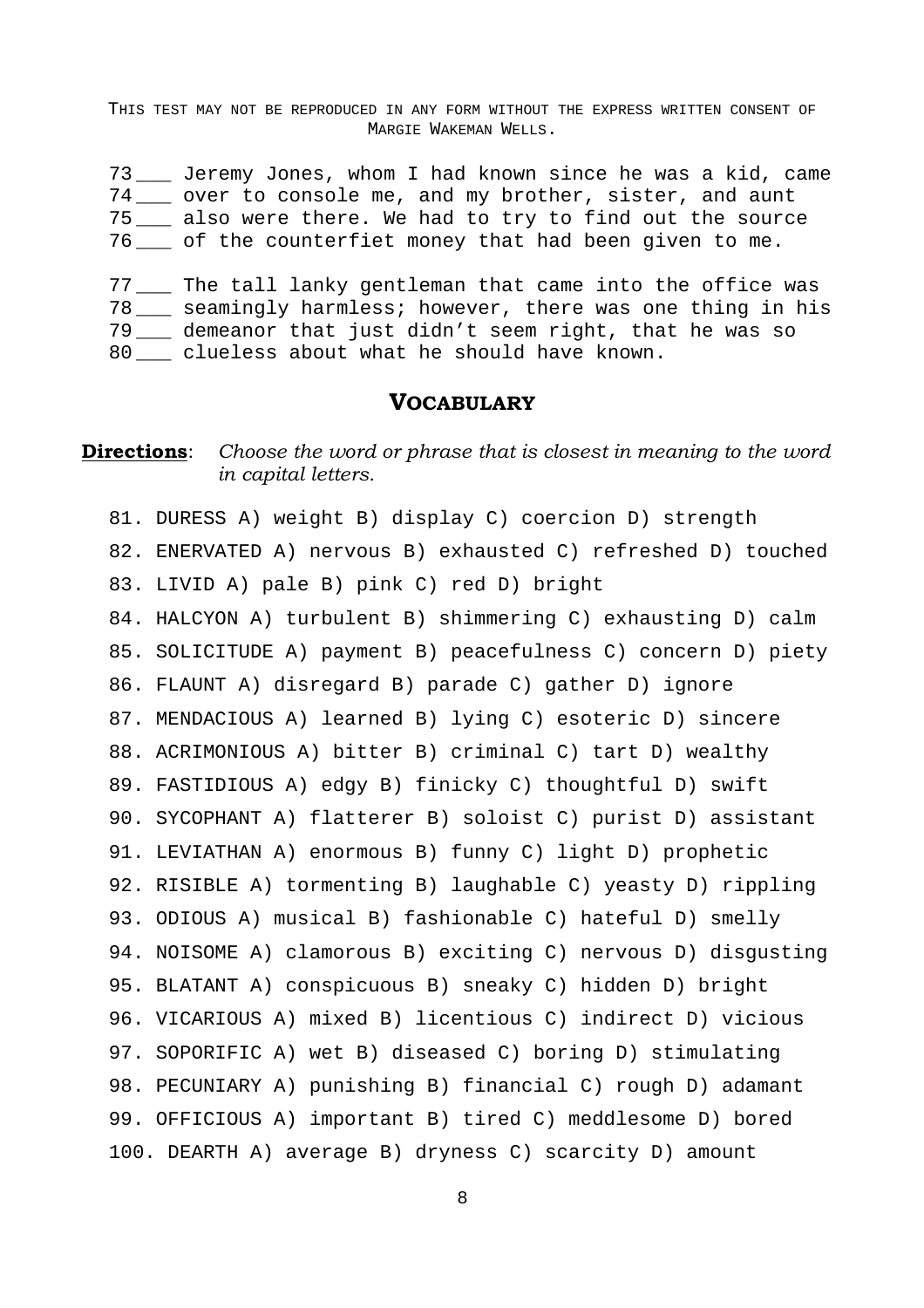# **MOCK CSR EXAM, FORM F, ANSWERS THEORETICAL GRAMMAR, WORD USAGE, AND CAPITALIZATION**

The questions in this section are composed of four sentences that are identical except for the two words or word groups in each that are underlined.

**Directions**: Select the sentence in which both the underlined words or word *groups are used correctly.* 

- 1A. Because measles was rampant, I called to get my sister to take Jason and I to be vaccinated.
	- B. Because measles were rampant, I called to get my sister to take Jason and me to be vaccinated.
	- C. Because measles were rampant, I called to get my sister to take Jason and I to be vaccinated.
	- **D. Because measles was rampant, I called to get my sister to take Jason and me to be vaccinated.**
- 2A. Jose -- along with Matt, her, Mark, and the boys -- are joining the online group.
- B. Jose -- along with Matt, she, Mark, and the boys -- is joining the online group.
- **C. Jose -- along with Matt, her, Mark, and the boys -- is joining the online group.**
- D. Jose -- along with Matt, she, Mark, and the boys -- are joining the online group.
- 3**A. The jury have voted 9 to 3 for acquittal as evidence was given that provided an alibi for the older of the two.**
	- B. The jury has voted 9 to 3 for acquittal as evidence was given that provided an alibi for the oldest of the two.
	- C. The jury have voted 9 to 3 for acquittal as evidence was given that provided an alibi for the oldest of the two.
	- D. The jury has voted 9 to 3 for acquittal as evidence was given that provided an alibi for the older of the two.
- 4A. I believe he arrived earlier than me, and we can prove it by his willingly telling his side of the story.
	- B. I believe he arrived earlier than I, and we can prove it by him willingly telling his side of the story.
	- **C. I believe he arrived earlier than I, and we can prove it by his willingly telling his side of the story.**
	- D. I believe he arrived earlier than me, and we can prove it by him willingly telling his side of the story.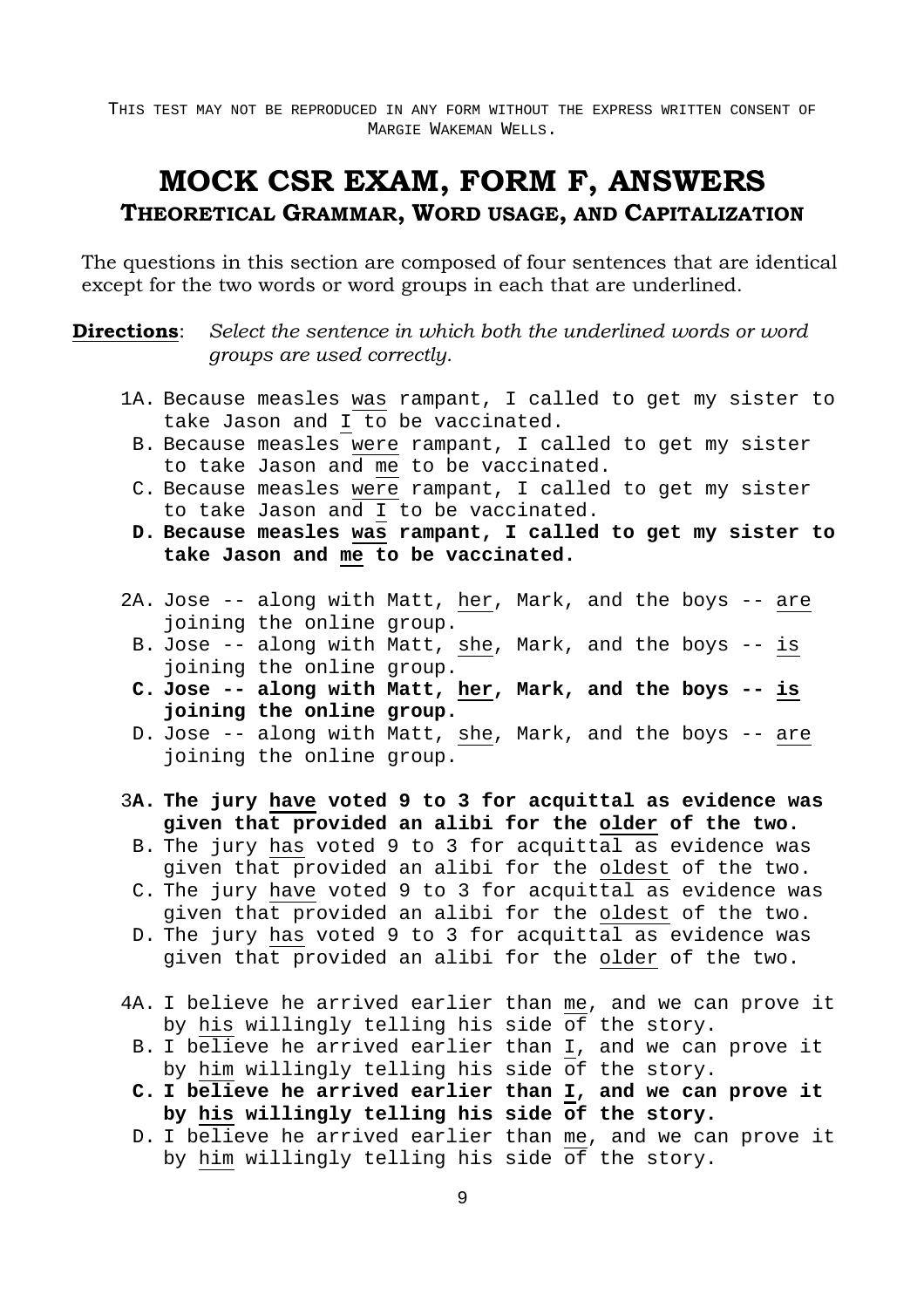- 5A. Every teacher and parent is going to rest easier now that the new tracking system is in place.
- **B. Every teacher and parent is going to rest more easily now that the new tracking system is in place.**
- C. Every teacher and parent are going to rest more easily now that the new tracking system is in place.
- D. Every teacher and parent are going to rest easier now that the new tracking system is in place.
- 6A. I went to the Hollis' house to see whether they could help with the moving.
	- B. I went to the Hollis' house to see if they could help with the moving.
	- **C. I went to the Hollises' house to see whether they could help with the moving.**
	- D. I went to the Hollises' house to see if they could help with the moving.
- 7**A. Between you and me, I don't think she knows so much as she thinks she knows.** 
	- B. Between you and I, I don't think she knows so much as she thinks she knows.
	- C. Between you and I, I don't think she knows as much as she thinks she knows.
	- D. Between you and me, I don't think she knows as much as she thinks she knows.
- 8A. Either the salesmen or the supervisor are authorized to give the discount to whomever is thought to be eligible.
	- B. Either the salesmen or the supervisor are authorized to give the discount to whoever is thought to be eligible.
	- C. Either the salesmen or the supervisor is authorized to give the discount to whomever is thought to be eligible.
	- **D. Either the salesmen or the supervisor is authorized to give the discount to whoever is thought to be eligible.**
- 9A. It is Roger, not Melissa or Joe, whom I think most deserve the award.
	- B. It is Roger, not Melissa or Joe, who I think most deserve the award.
	- **C. It is Roger, not Melissa or Joe, who I think most deserves the award.**
	- D. It is Roger, not Melissa or Joe, whom I think most deserves the award.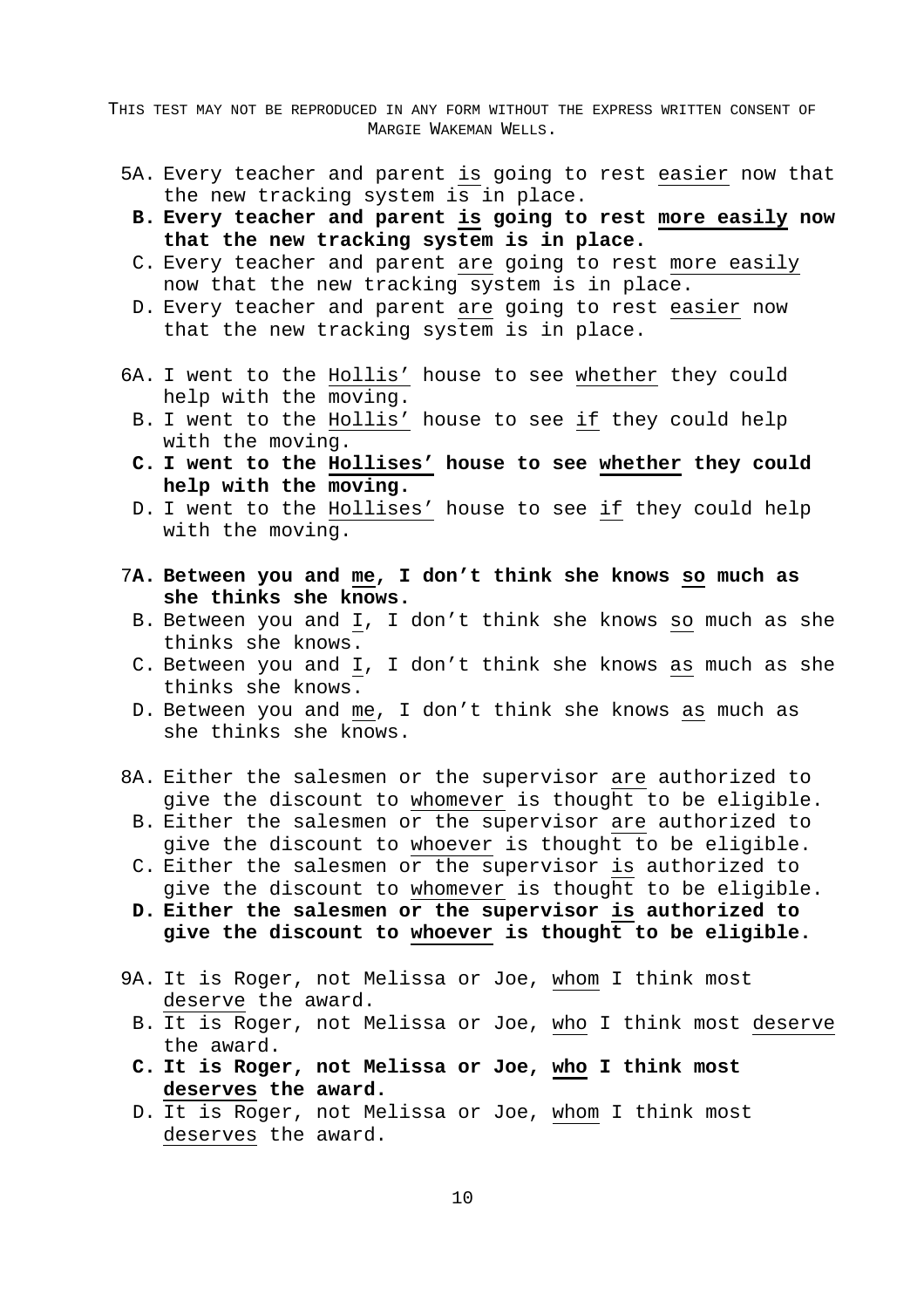- 10**A. He demands she give an accounting as her brother did.**
	- B. He demands she give an accounting like her brother did.
	- C. He demands she gives an accounting like her brother did.
	- D. He demands she gives an accounting as her brother did.
- 11**A. Tom Berg is one of the men involved in this scheme who most believe are guilty of fraud.**
	- B. Tom Berg is one of the men involved in this scheme whom most believe are guilty of fraud.
	- C. Tom Berg is one of the men involved in this scheme whom most believe is guilty of fraud.
	- D. Tom Berg is one of the men involved in this scheme who most believe is guilty of fraud.
- 12A. There are less seats available now than at the time the tickets were bought for Lisa and I.
	- B. There are fewer seats available now than at the time the tickets were bought for Lisa and I.
	- C. There are less seats available now than at the time the tickets were bought for Lisa and me.
	- **D. There are fewer seats available now than at the time the tickets were bought for Lisa and me.**
- 13A. A number of incidents of burglary has occurred. He is a suspect, but his whereabouts is unknown.
	- B. A number of incidents of burglary has occurred. He is a suspect, but his whereabouts are unknown.
	- C. A number of incidents of burglary have occurred. He is a suspect, but his whereabouts are unknown.
	- **D. A number of incidents of burglary have occurred. He is a suspect, but his whereabouts is unknown.**
- 14**A. I wish I had stayed there a little longer. Lying flat really helped my sore back.**
	- B. I wish I would have stayed there a little longer. Lying flat really helped my sore back.
	- C. I wish I would have stayed there a little longer. Laying flat really helped my sore back.
	- D. I wish I had stayed there a little longer. Laying flat really helped my sore back.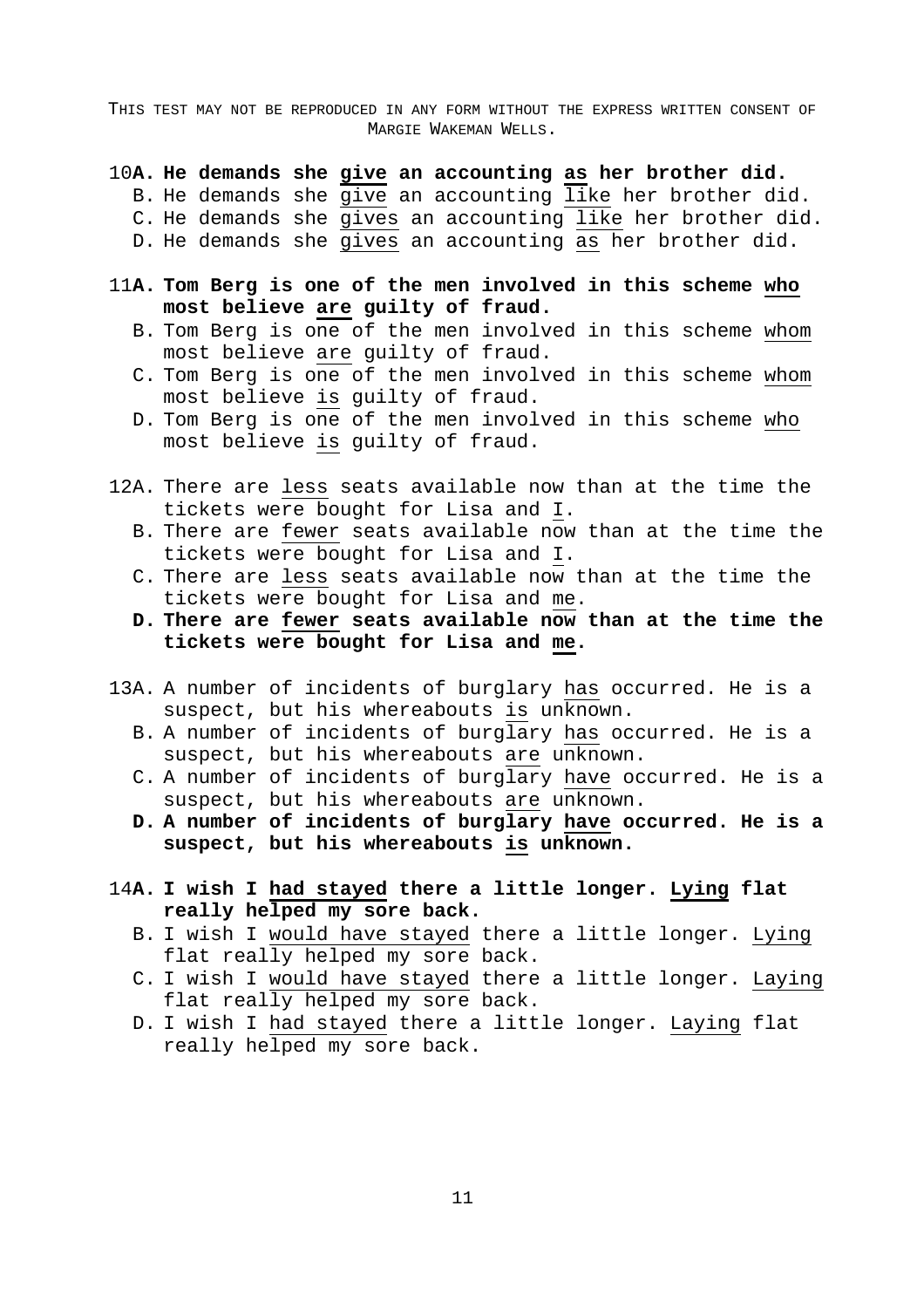- 15A. I am correct, aren't I, that she is the one who identified us boys as the ones who were there that night?
	- B. I am correct, aren't I, that she is the one who identified we boys as the ones who were there that night?
	- C. I am correct, am I not, that she is the one who identified we boys as the ones who were there that night?
	- **D. I am correct, am I not, that she is the one who identified us boys as the ones who were there that night?**
- 16A. Marianne, together with her sisters and brothers, have to know that \$10,000 are needed for this project.
	- **B. Marianne, together with her sisters and brothers, has to know that \$10,000 is needed for this project.**
	- C. Marianne, together with her sisters and brothers, have to know that \$10,000 is needed for this project.
	- D. Marianne, together with her sisters and brothers, has to know that \$10,000 are needed for this project.
- 17A. The councilmen, not Mr. Ross, has decided that most of the books in the library in that town are very outdated.
	- **B. The councilmen, not Mr. Ross, have decided that most of the books in the library in that town are very outdated.**
	- C. The councilmen, not Mr. Ross, have decided that most of the books in the library in that town is very outdated.
	- D. The councilmen, not Mr. Ross, has decided that most of the books in the library in that town is very outdated.
- 18A. It is you who have to decide whether 50 percent of the profit from sales are to be given to the local charity.
	- **B. It is you who have to decide whether 50 percent of the profit from sales is to be given to the local charity.**
	- C. It is you who has to decide whether 50 percent of the profit from sales is to be given to the local charity.
	- D. It is you who has to decide whether 50 percent of the profit from sales are to be given to the local charity.
- 19A. He was some improved last night, but it will be sometime before he is well.
	- B. He was some improved last night, but it will be some time before he is well.
	- **C. He was somewhat improved last night, but it will be some time before he is well.**
	- D. He was somewhat improved last night, but it will be sometime before he is well.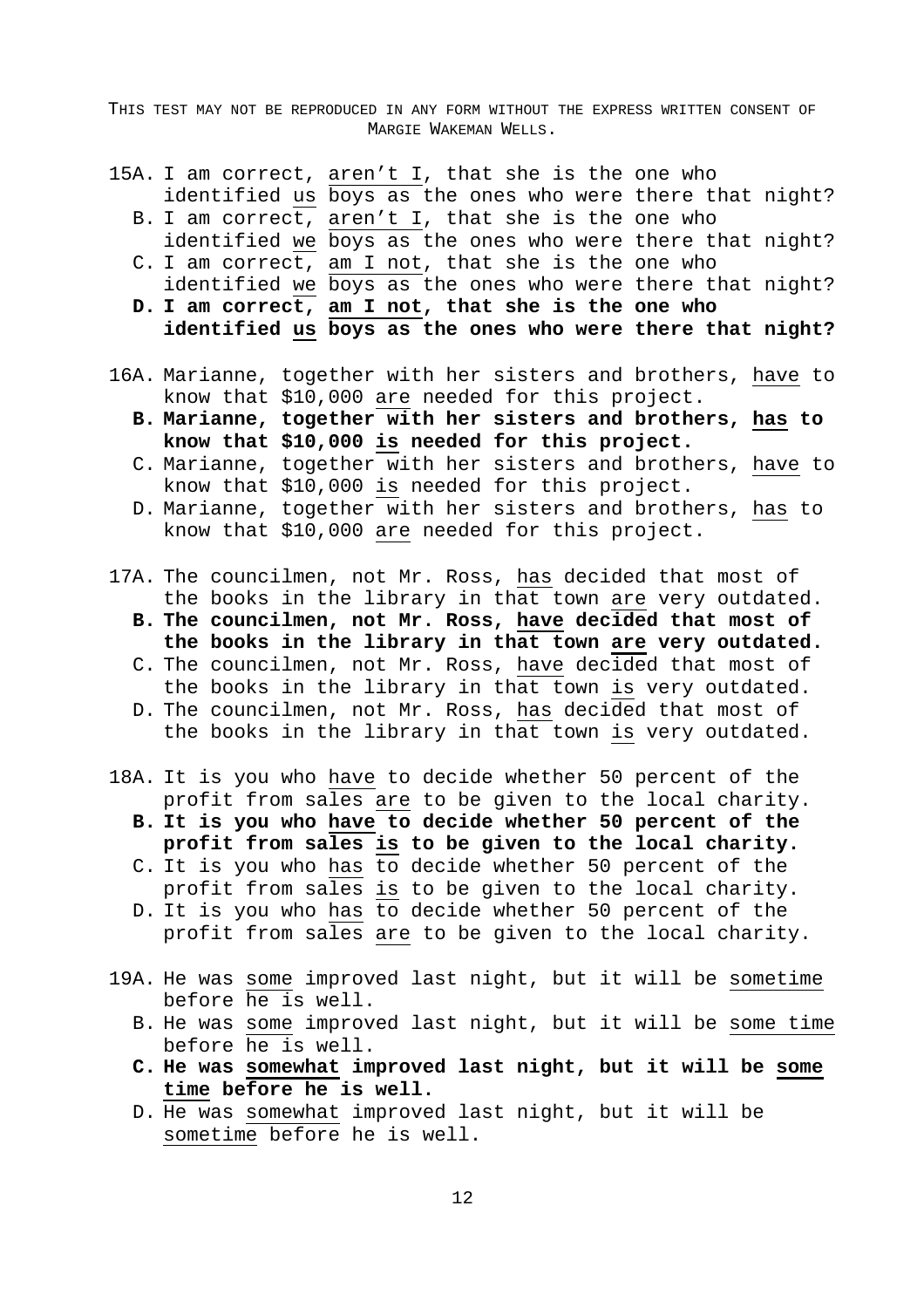- 20A. Chris and Penny both entered into the contract without all the facts.
	- **B. Both Chris and Penny entered into the contract without all the facts.**
	- C. Chris and Penny both entered in the contract without all the facts.
	- D. Both Chris and Penny entered in the contract without all the facts.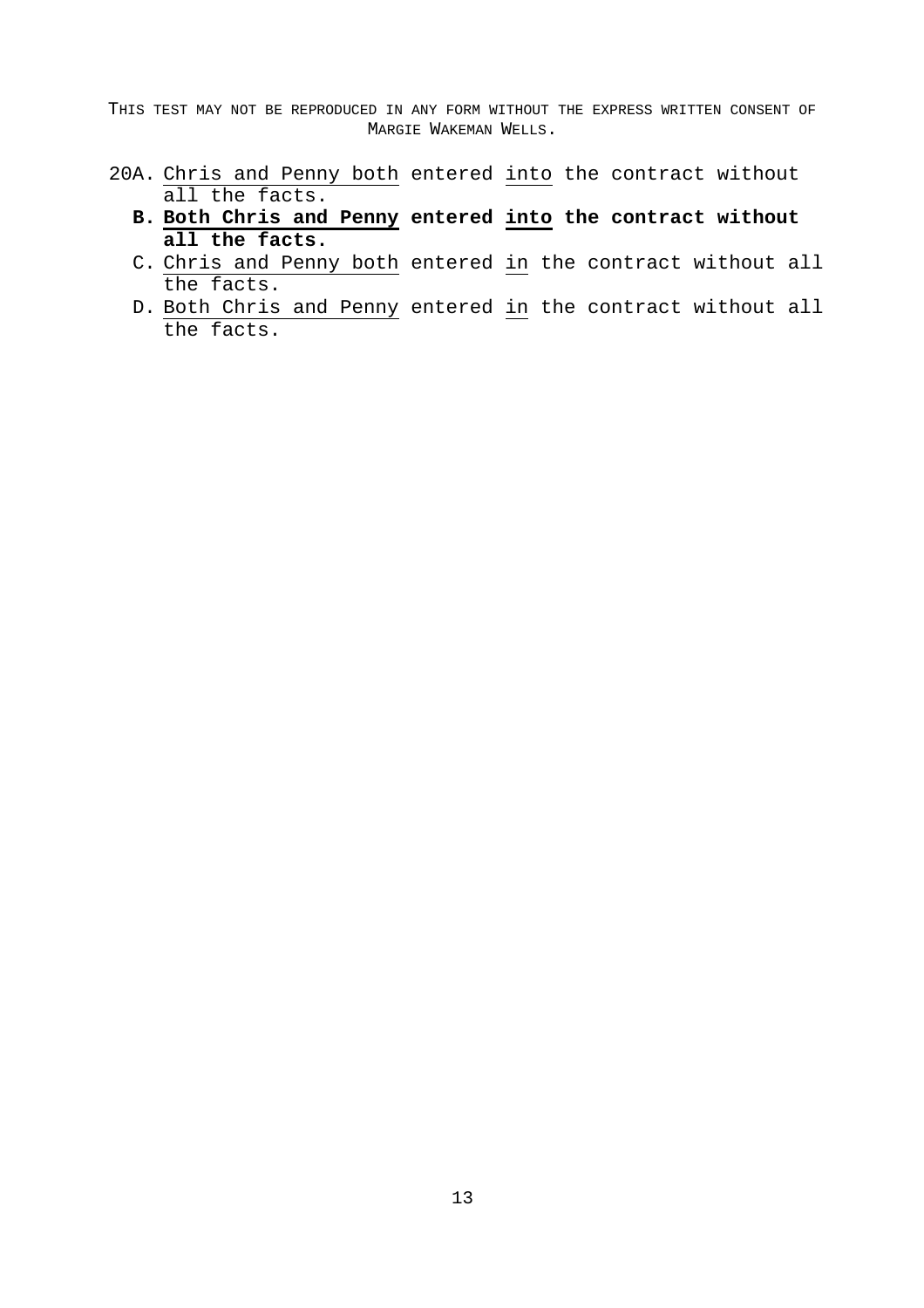## **PROOFREADING FOR PUNCTUATION, SPELLING, AND WORD USAGE**

This section consists of four-line cases. Each line in each case is a separate test item.

Read each case and determine whether each individual line in the case contains a punctuation error, a spelling error, a word usage error, or no error.

Capitalization, grammar, and hyphenation are not tested in this section.

**Directions**: *Select the option that designates the type of error*.

- A. Punctuation error: Commas, periods, question marks, quotes, dashes, apostrophes, semicolons, or colons that are used incorrectly, omitted, or misplaced.
- B. Spelling error: A word that is misspelled and forms no valid word. Example: *defendant* (correct) vs. *defendent* (incorrect).
- C. Word usage error: A word that is spelled correctly but used incorrectly. Example: principle/principal, affect/effect, flair/flare, rest/wrest, sometime/some time (limited to similar-sounding words).
- D. No error: The line contains no errors.

21 B The effects of caffiene in my system are devastating. 22 D Any hint of coffee after noon leaves me awake for 23 \_A\_ hours. I already have problems sleeping, without 24 \_D\_ adding something guaranteed to effect sleeplessness.

25 \_C\_ Baring anything unforeseen, I think we will wrap 26 \_A\_ everything up by midnight. If all goes well we may 27 D even be out of here earlier. What I do not want to 28 \_A\_ see, is any attempt to cut corners.

29 D The foreword indicates the statistics had been 30 \_A\_ gathered in a very scientific manner. Yet, it didn't 31 \_A\_ seem scientific at all. There were words like, 32 A "sort of" and "nearly." It seemed casual not formal.

33 A "How long are you staying," he asked me. I got the 34 B impression that he had no intension for me to take 35 C up residents there. Little did he know that I, 36 \_D\_ together with my wife, did not want to stay.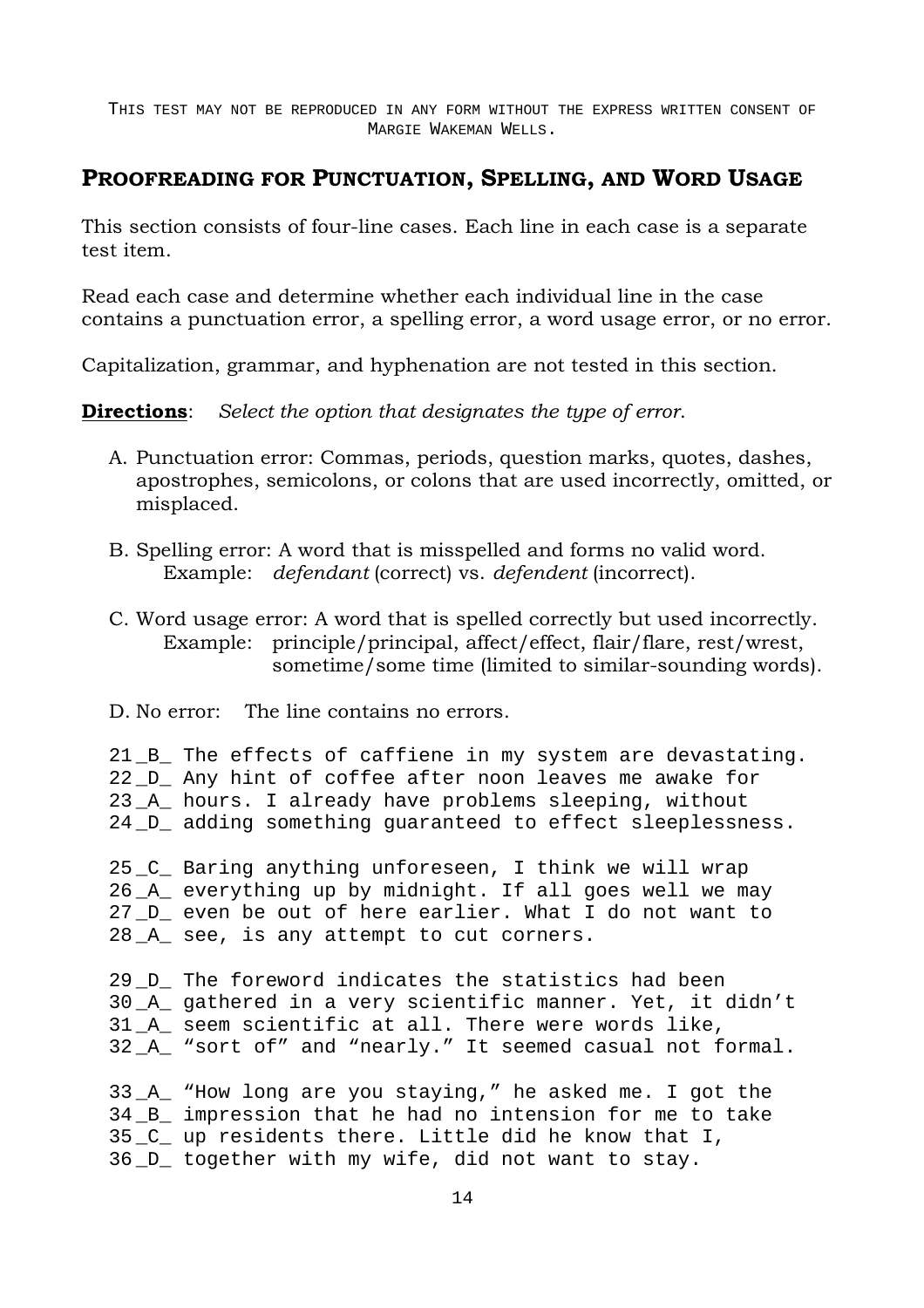37 \_D\_ I knew it did not jibe with what I thought to be 38 C true. I decided to forego my afternoon off to 39 \_B\_ persue an answer to the problem. There was a 40 \_B\_ definite, well-layed-out protocol for this.

41 D The office was abuzz with activity as we were expecting 42 \_A\_ John Reynolds, the CEO; Michael Lawson, the CFO; and, 43 \_A\_ Ashley Adams, the COO. We had expected them earlier 44 \_C\_ but there was something that prevented there coming.

45 \_A\_ The police arrived at the Ramirez' that night with 46 \_D\_ guns drawn. The report was that they were hiding an 47 \_D\_ extremely dangerous individual. The raid resulted 48 A in an arrest and later, a conviction.

49 D The first witness claimed to possess firsthand 50 \_D\_ information, saying, "I was 'conversating' with the 51 D defendant when he told me, 'What do you want 52 \_D\_ when you get out of this place?'"

53 \_D\_ I spoke with the surgeon about the possibility of the 54 \_B\_ occurence of this in children so young. Her personal 55 \_C\_ aid, Marianne Gray, sent me a brief brochure that 56 \_A\_ explained the process, and also called me that evening.

57 \_A\_ The list I had includes: rental cost, security 58 D features, and parking information. What I didn't know 59 C was who wore the mantel of responsibility for 60 \_B\_ the day-to-day maintenence of the facility.

61 \_D\_ For want of a better explanation, I accepted what he 62 A told me, but having known other people in the same 63 \_D\_ situation, was having difficulty discerning the truth. 64 B It just seemed like a disasterous situation.

65 \_B\_ I had to help him with personal hygeine. It was clear, 66 \_A\_ as I talked with him that he had had little training. 67 \_A\_ He said to me, "Will you please help me?" There was no 68 \_D\_ way I was going to turn this little guy down.

69 \_D\_ "Who helped you with that? Your dad?" I was asked. 70 \_B\_ I replied that I had assistance from alot of people. 71 \_D\_ There were many that stepped up to support us. It was 72 \_C\_ really heartbraking, and I needed the support.